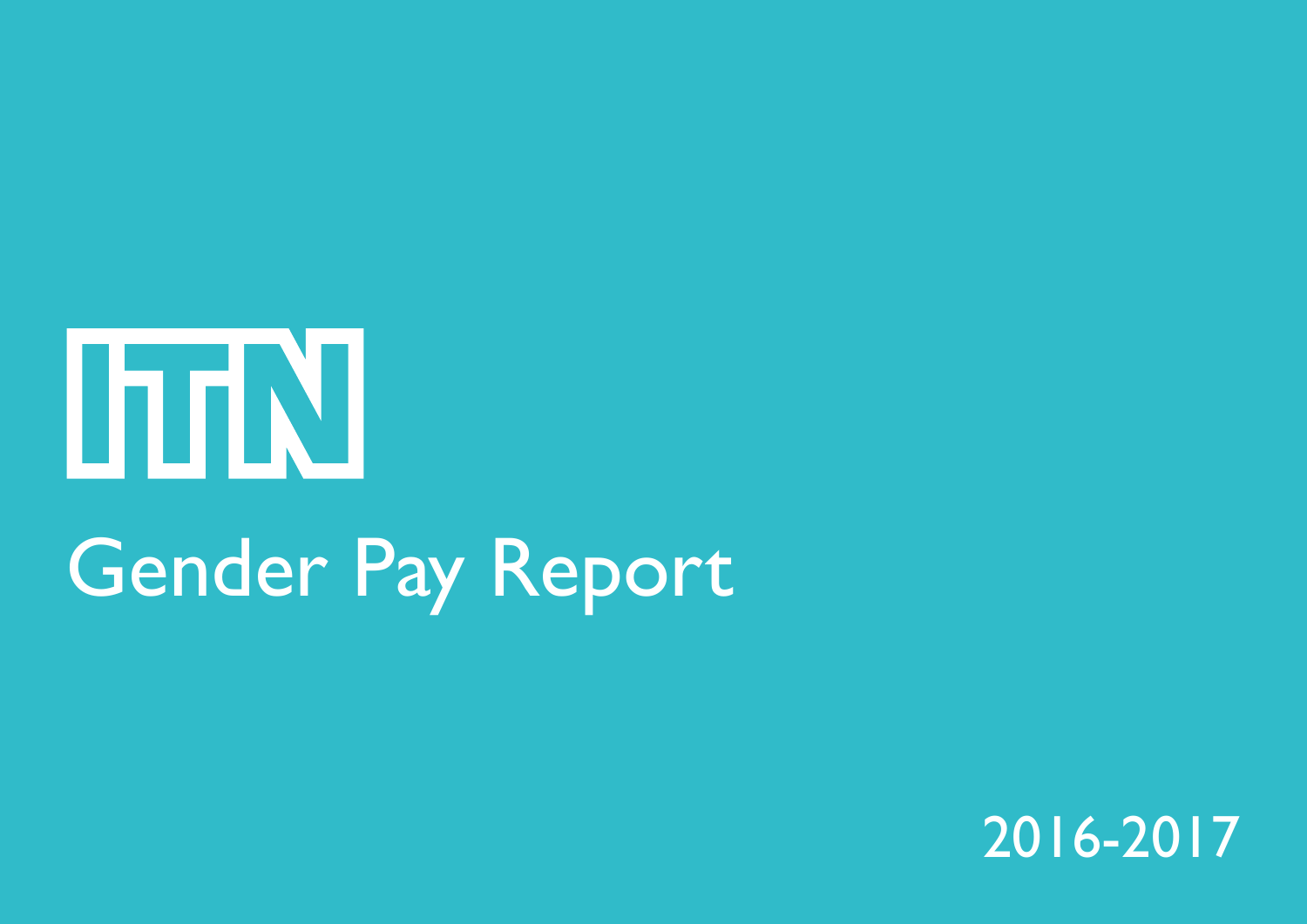#### INTRODUCTION

#### John Hardie Chief Executive

We're proud to be a diverse and inclusive place to work. We strive to be a place where all of our people can flourish, irrespective of who they are or where they are from, but we know we've got a lot more to do to get where we want to be.

We welcome the government's action on this issue. The UK's gender pay gap reflects entrenched social attitudes and this is a problem that won't be solved overnight, but there is much more that we can and must do to drive meaningful and lasting change at ITN.

We have a mean (average) gender pay gap of 19.6%, and a mean bonus gap of 77.2%.

Our pay gap is mainly caused by there being fewer women than men in many of the most senior roles in the company, and to close it we must achieve equal representation between men and women at every level of seniority.

We've also seen a significant rise in the number of people receiving a bonus over the last decade, driven by the huge growth of our commercial production company ITN Productions, where a number of people receive bonuses and commission related to bringing in new business. Again, these roles are currently occupied by fewer women than men.

 Over the last few years we've launched some positive initiatives aimed at coursecorrecting the gender imbalance at the top of ITN. Since 2016, we have given all managers unconcious bias training to increase awareness and to help them make smarter hiring decisions.

We have also significantly increased maternity and shared parental leave pay and remain one of the few companies to have equalised shared parental leave pay for men and women so that all parents have equal ability to take time off fully paid at this important time in their lives.

In 2017 we appointed our first ever diversity and inclusion manager, who is currently overseeing an ambitious programme aimed at increasing the diversity of our workforce at all levels. But we know we must do much more, so that is why we are setting ourselves some tough targets, including reducing our gender pay gap by half over the next five years.

We'll do this by working together to tackle the root causes of the pay gap, as well as creating a culture in which everyone has a voice and equal chance of success.

We'll be closely monitoring our progress over the coming months and years, and I look forward to reporting back on how we are doing.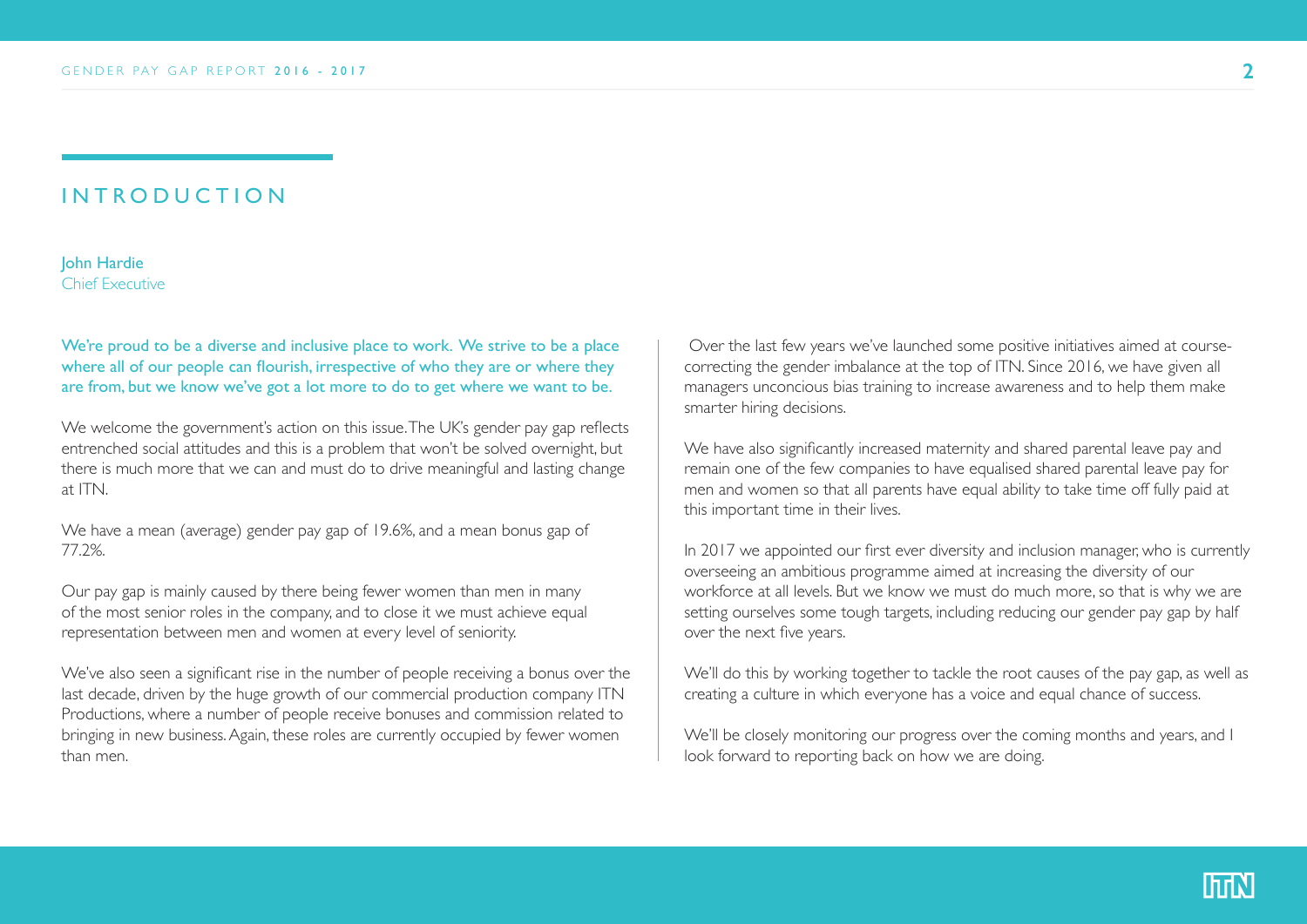#### WHAT DO WE MEAN BY GENDER PAY GAP?



Percentage of male and female employees working at ITN

**A gender pay gap is the difference between the average of all women's and the average of all men's earnings, expressed as a percentage of men's earnings.**

ITN's pay gap is calculated by taking the average pay of every man in the company, and the average pay of every woman in the company.

The difference between the two averages is our pay gap.

#### **Does having a gender pay gap mean men are getting paid more than women for doing the same jobs?**

No, but this is a common misconception.

Paying a man and a woman differently when they do the same or equivalent work is unlawful under equality legislation.

When a company has a gender pay gap it does not mean that men and women who do the same job are being paid differently.

A gender pay gap normally develops when there are more men than women occupying the highest-paid roles in an organisation. This gender imbalance in senior jobs causes the average male salary to be higher than the

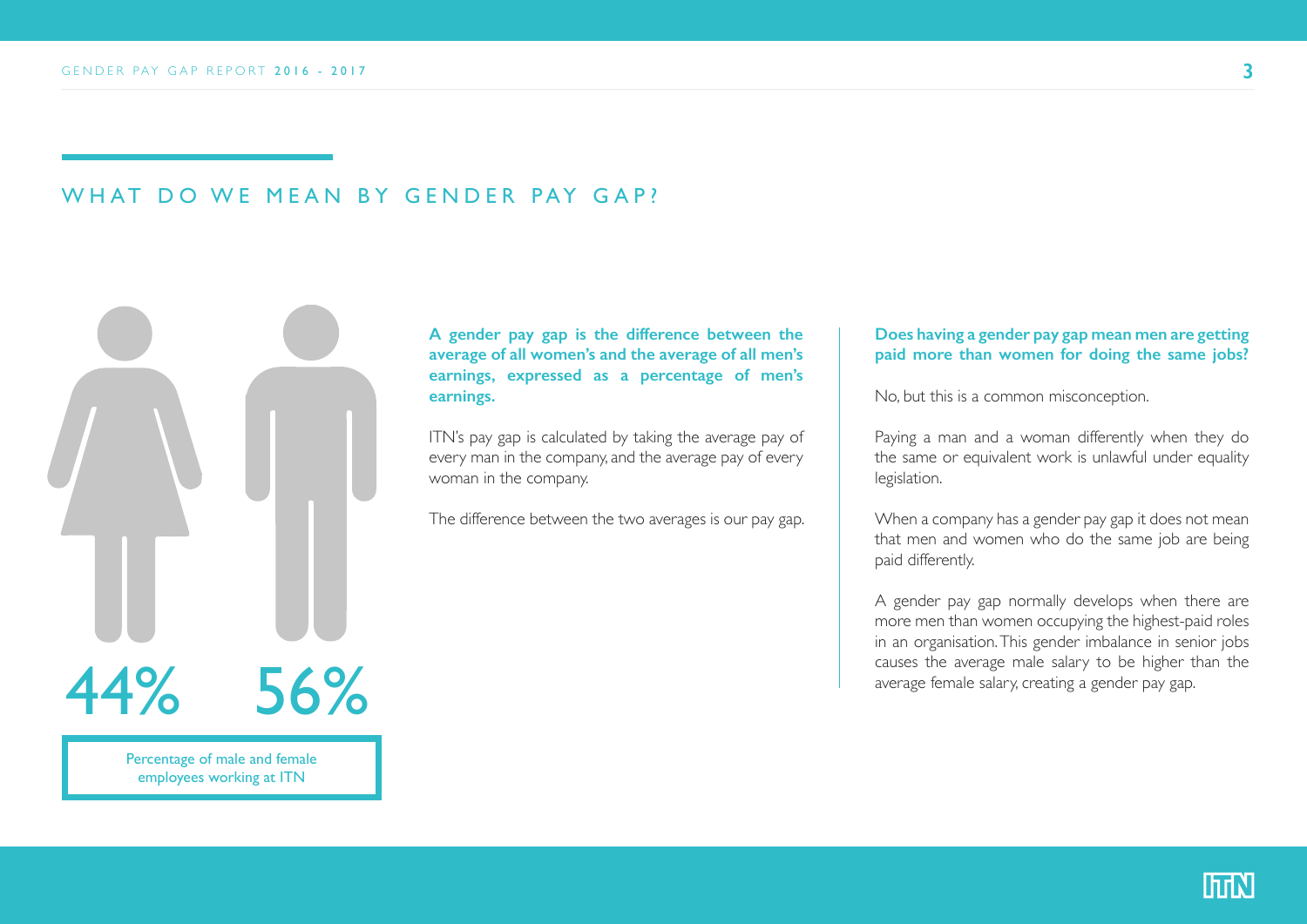OUR GENDER PAY AND BONUS GAP

19.6% ITN mean pay gap



 $77.2\%$  ITN mean bonus gap



The 'mean' is the average and the 'median' is the middle. To explain median, imagine that all staff were lined up in a female line and a male line from lowest to highest in terms of rate of pay. The female and male in the middle of each line are compared, this is what gives us the median gender pay gap.

The national mean pay gap in the UK is 17.4% and the national median pay gap is 18.4%.



lhrN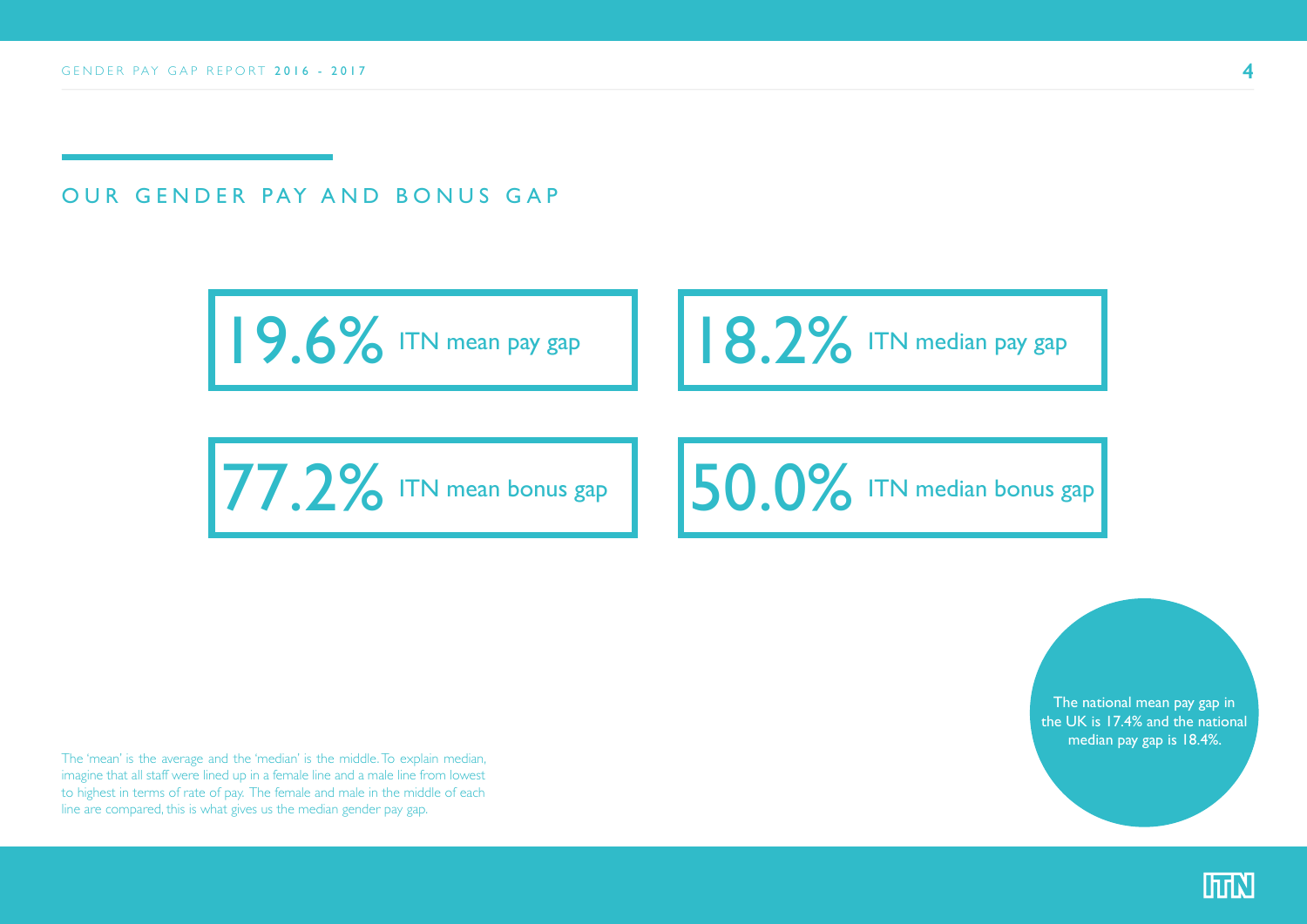#### PEOPLE RECEIVING A BONUS



More women than men received bonuses, but on average these were of a lower value.

The number of people receiving a bonus has increased over the last ten years, mainly due to the growth of our commercial production company ITN Productions, where a number of employees are on incentivised contracts with a significant proportion of their pay at risk with bonuses and commission attached to the securing of new business.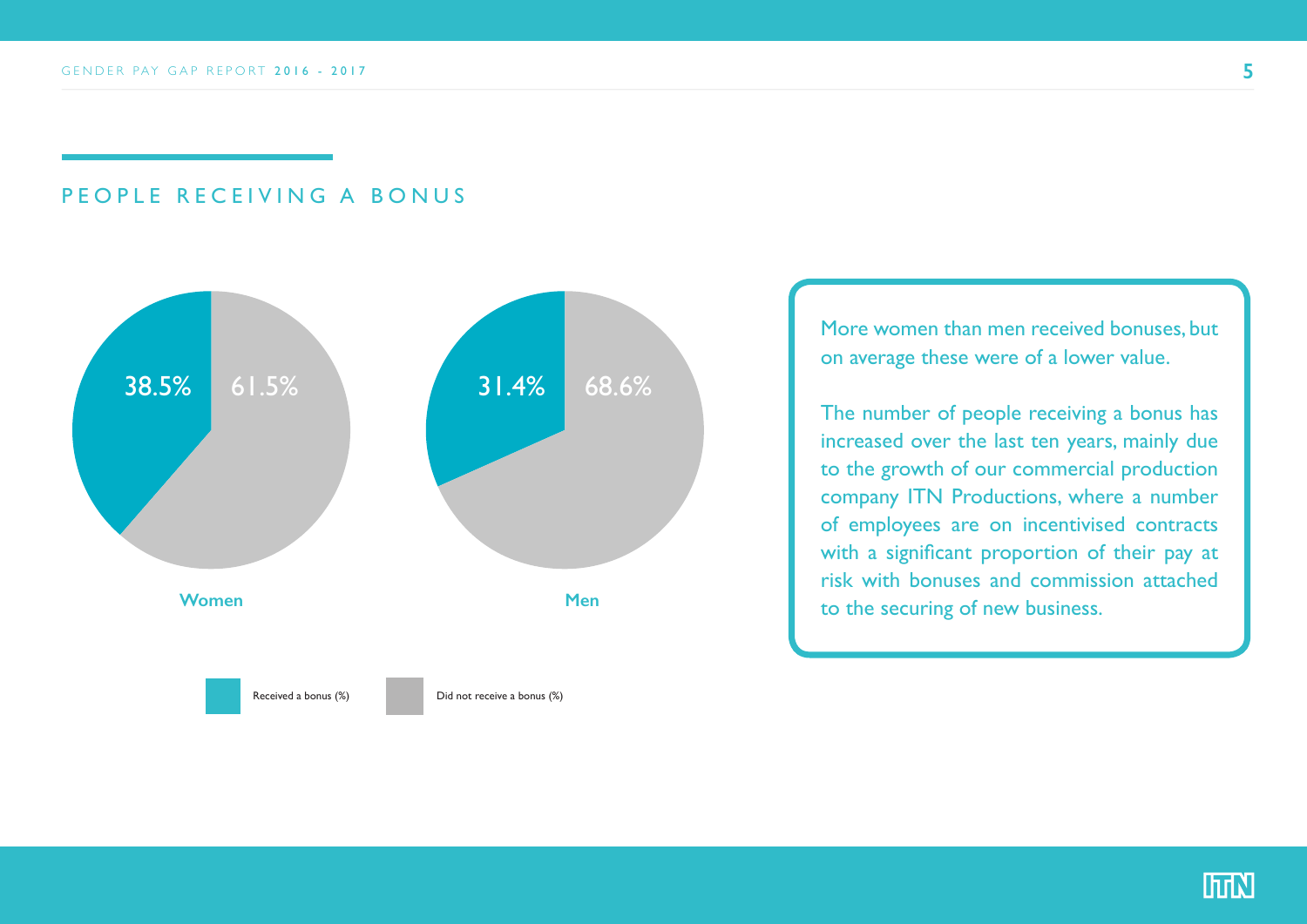#### PAY QUARTILES





These charts show the proportion of men and women within each pay quartile at ITN.

Our gender pay gap is largely the result of mostly men occupying the most senior and highest paying roles.

Analysis of pay quartiles shows there is a negligible or reverse pay gap in the first three quartiles and a 12.9% gap in the upper quartile.

This is a further illustration that our gender pay gap is driven by an under-representation of women in the most senior and highest paid roles.

The information in this report is accurate and prepared in accordance with the Equality Act 2010 (Gender Pay Gap Information) Regulations 2017.



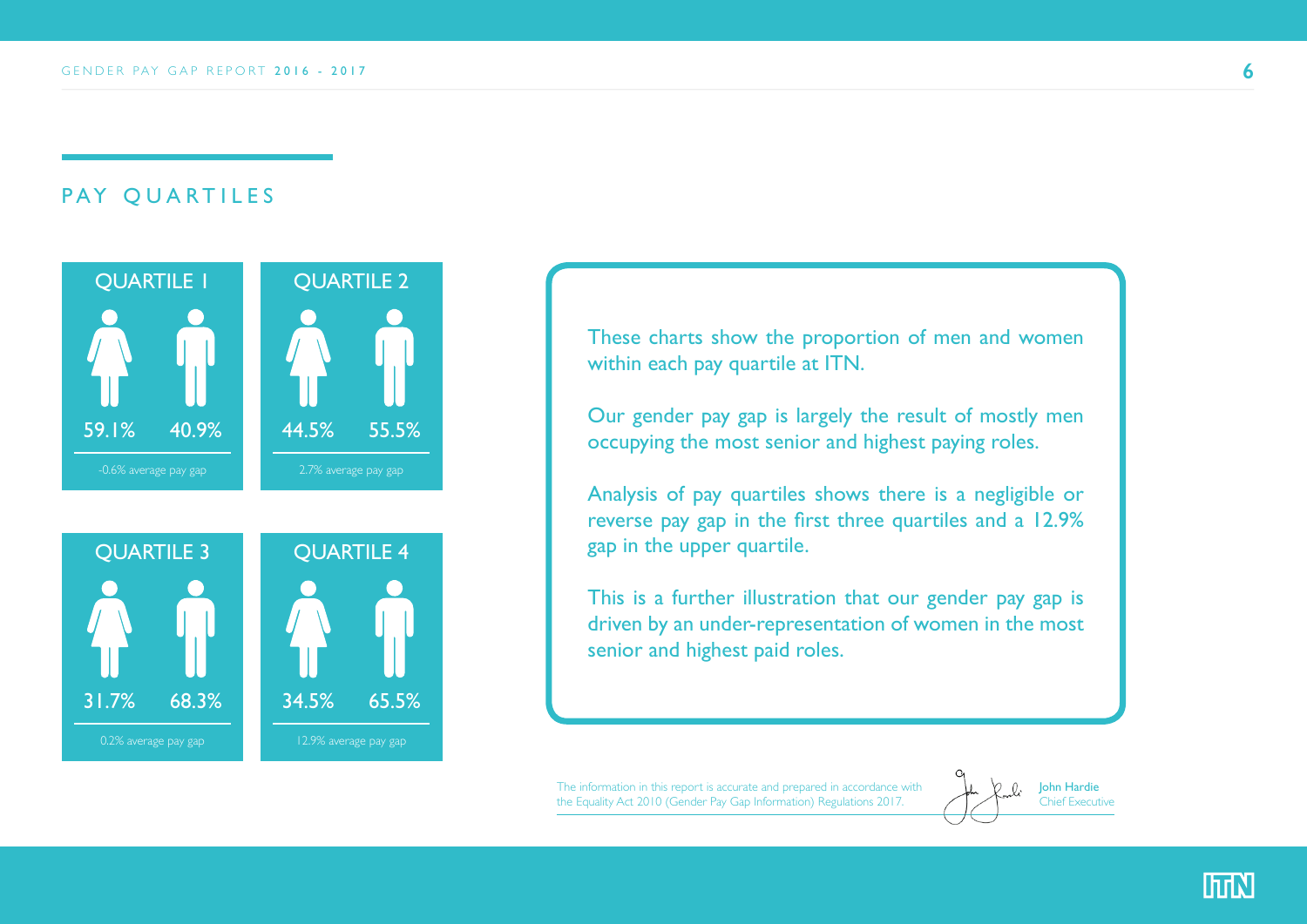#### SETTING OURSELVES TOUGH TARGETS

We know we need to do better, so that's why we have set ourselves some challenging targets to significantly reduce our gender pay gap over the next five years.

Our pay gap is mainly caused by fewer women in many of the senior leadership roles across the company. When you remove ITN's top 20 earners, 17 of whom are men, the average pay gap almost halves, falling to 10.8%.

We're introducing a number of measures aimed at making sure that the path to the top is open to everyone, and that women in particular are empowered to reach their full potential.

reduction in gender pay gap within five years

50% 50%

of the 20 top-earning roles to be occupied by women within five years

33% of the 20 top-earning

roles to be occupied by women within three years

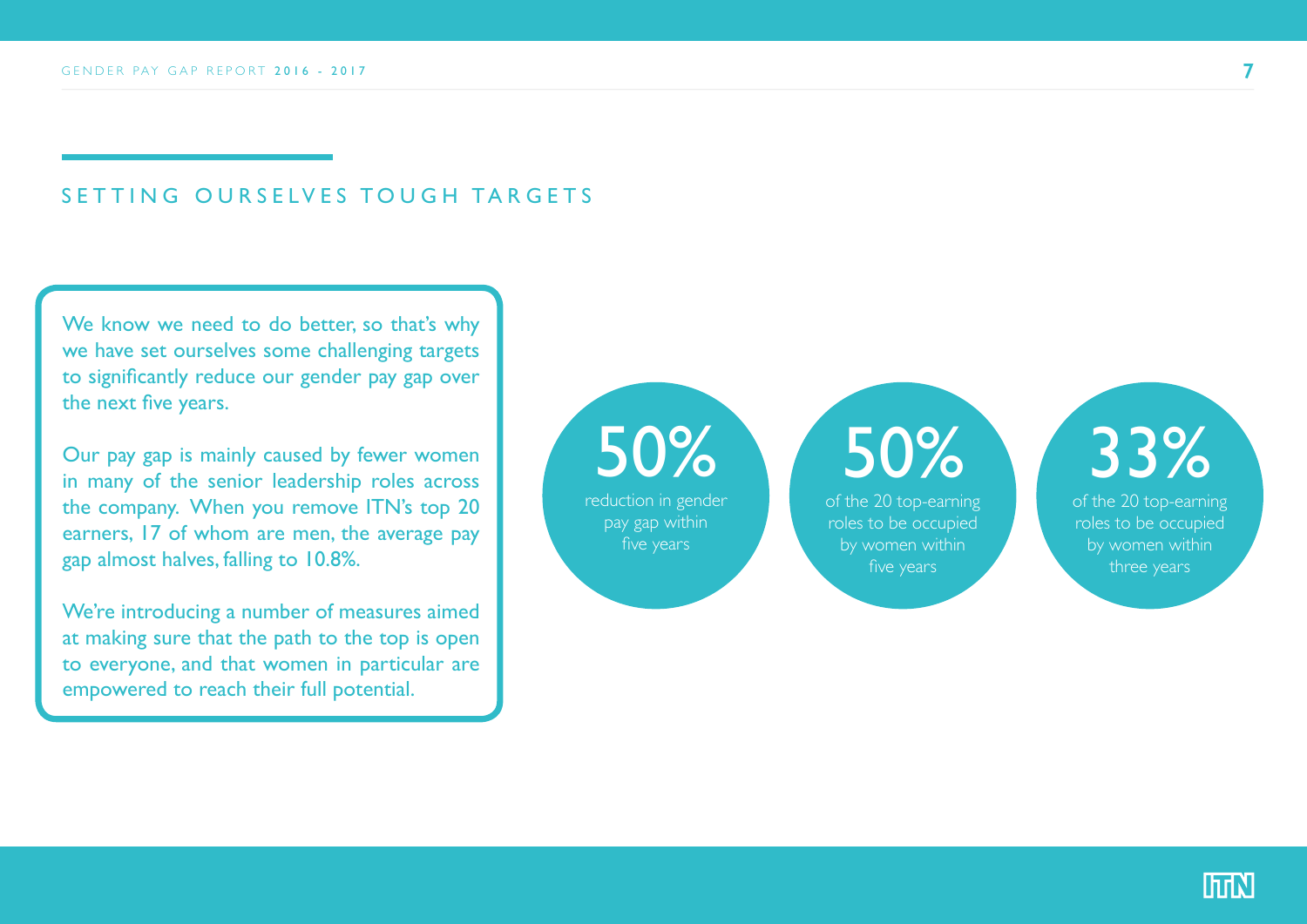#### HOW WE'LL DO IT

We're putting in place a comprehensive and achievable plan to support the attraction, retention and progression of women, particularly into senior roles.

We also want to be more transparent about our pay and bonus structure so that everyone can understand how different roles are remunerated.

Discussions with our people on our gender pay gap revealed that family commitments are often a key factor is making it difficult for women to progress, so we also need to make it easier for everyone to balance their family commitments with achieving everything they want from their careers, and we believe these measures will ultimately help us achieve gender diversity at all levels of ITN.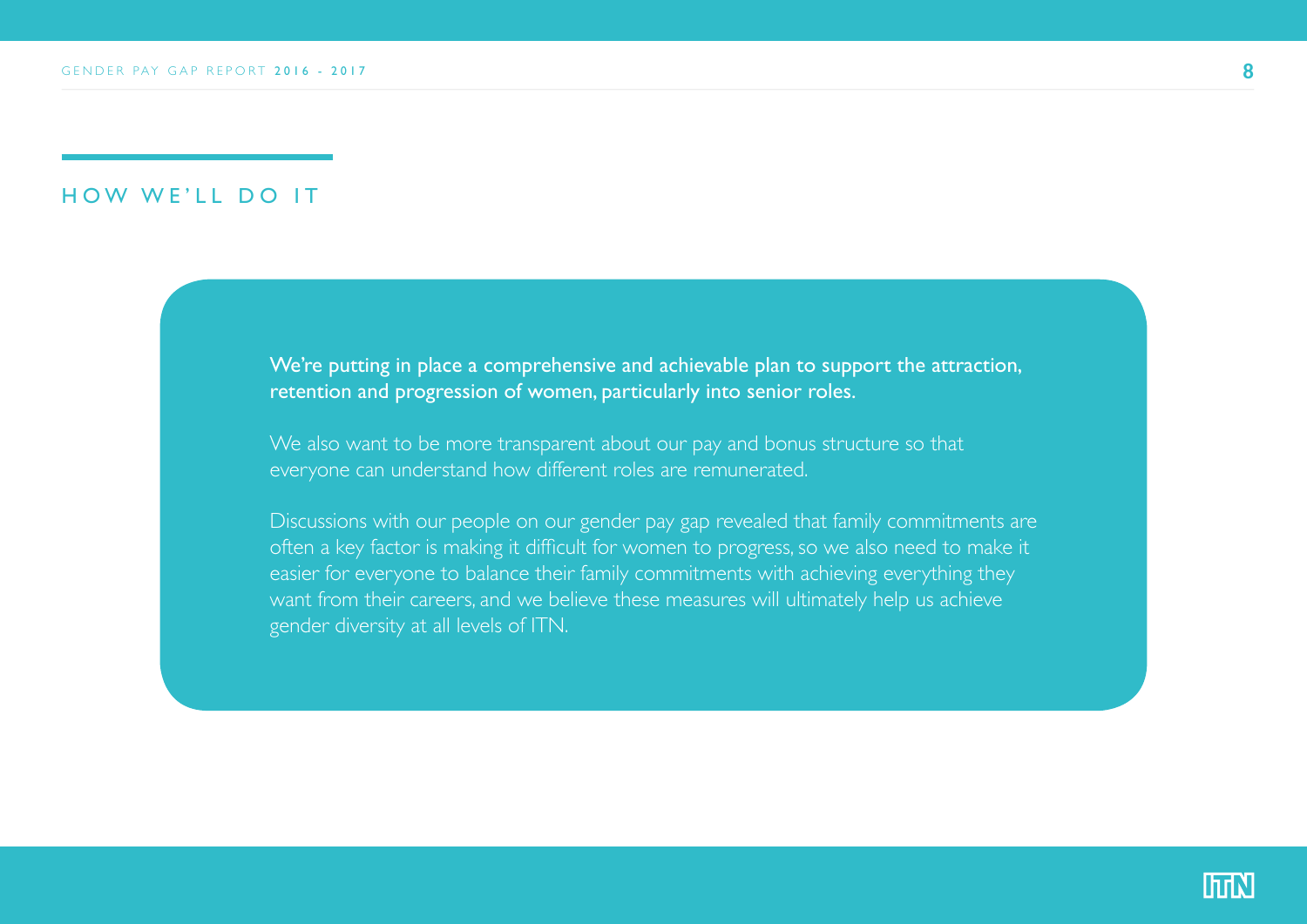#### HOW WE'LL DO IT

## Transparent Pay Structure

- We'll introduce published salary bands for all roles.
- We'll publish the eligibility criteria for bonuses and commission.
- We'll review the salaries of all women returning from maternity leave.

# Moving On Up

- We'll regularly review the duration of bureau assignments.
- We'll create a development programme for high potential women (and men), including mentorship, exec shadowing, internal exposure and external training.
- We'll create more opportunities through succession planning, attachments and open processes for all roles.
- We'll offer training for confidence building and interview techniques.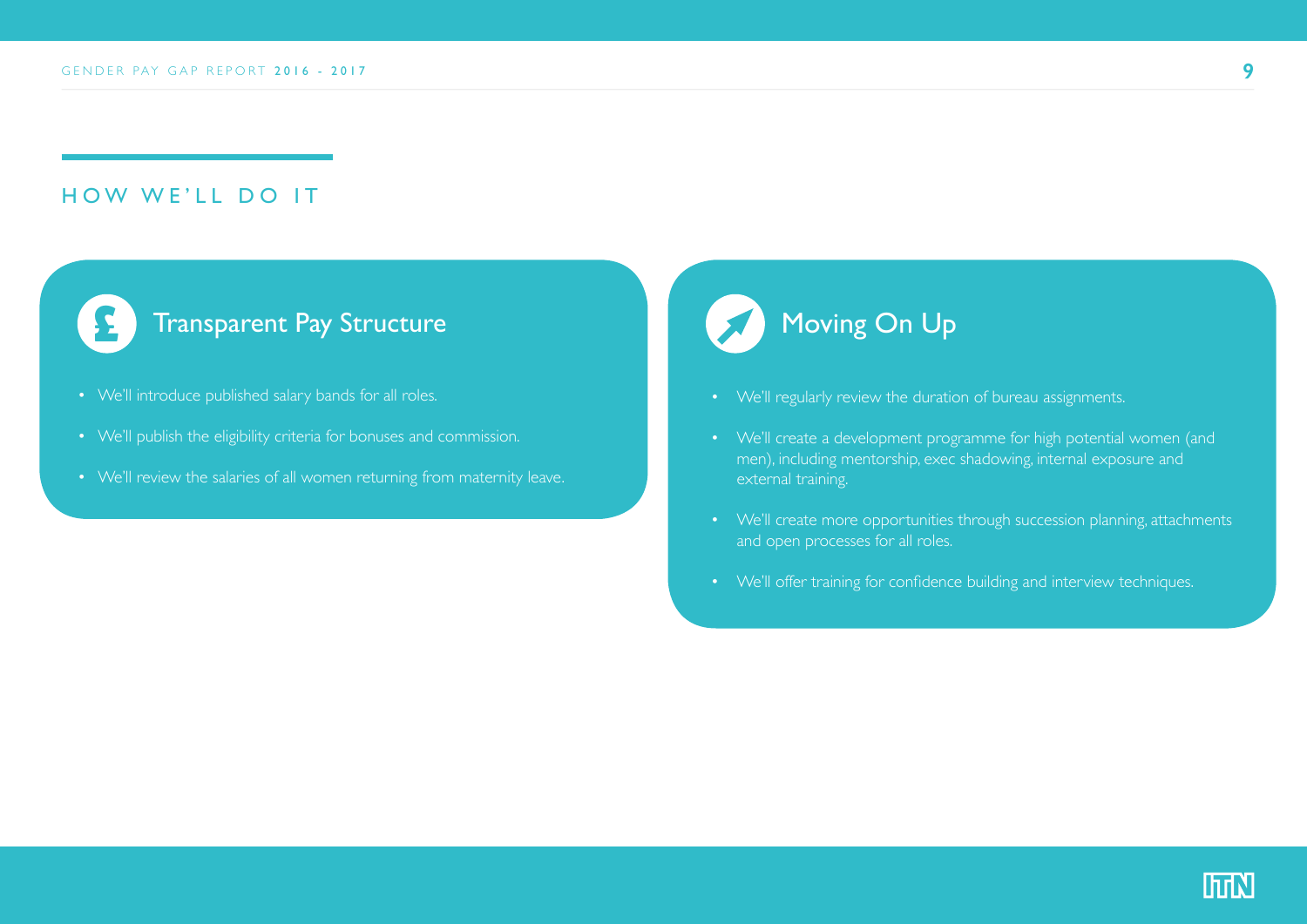#### HOW WE'LL DO IT

**103** 

### Attracting and Hiring the Best

- We'll ban appointments made without due process, unless approved by our CEO.
- We'll make sure that women are represented on all interview panels.
- We'll strive to have least one female candidate on the shortlist for every job.
- We'll review our job descriptions to make sure the language is completely gender neutral.

Flexible Working Culture

- We'll help parents who want to work full-time by adjusting rosters and working hours wherever possible.
- We'll make all roles open to flexible or part-time working.
- We'll introduce 'Summer Family Leave', where, subject to number of applicants, anybody who needs additional time off for childcare or family reasons during the summer can ask to work an 11-month year with August off, but with their salary paid over 12 months.
- We'll offer pregnant women a maternity mentor.
- We'll train managers on how to best support women on maternity leave.
- We'll hold regular roundtable workshops for all staff to discuss our working culture.